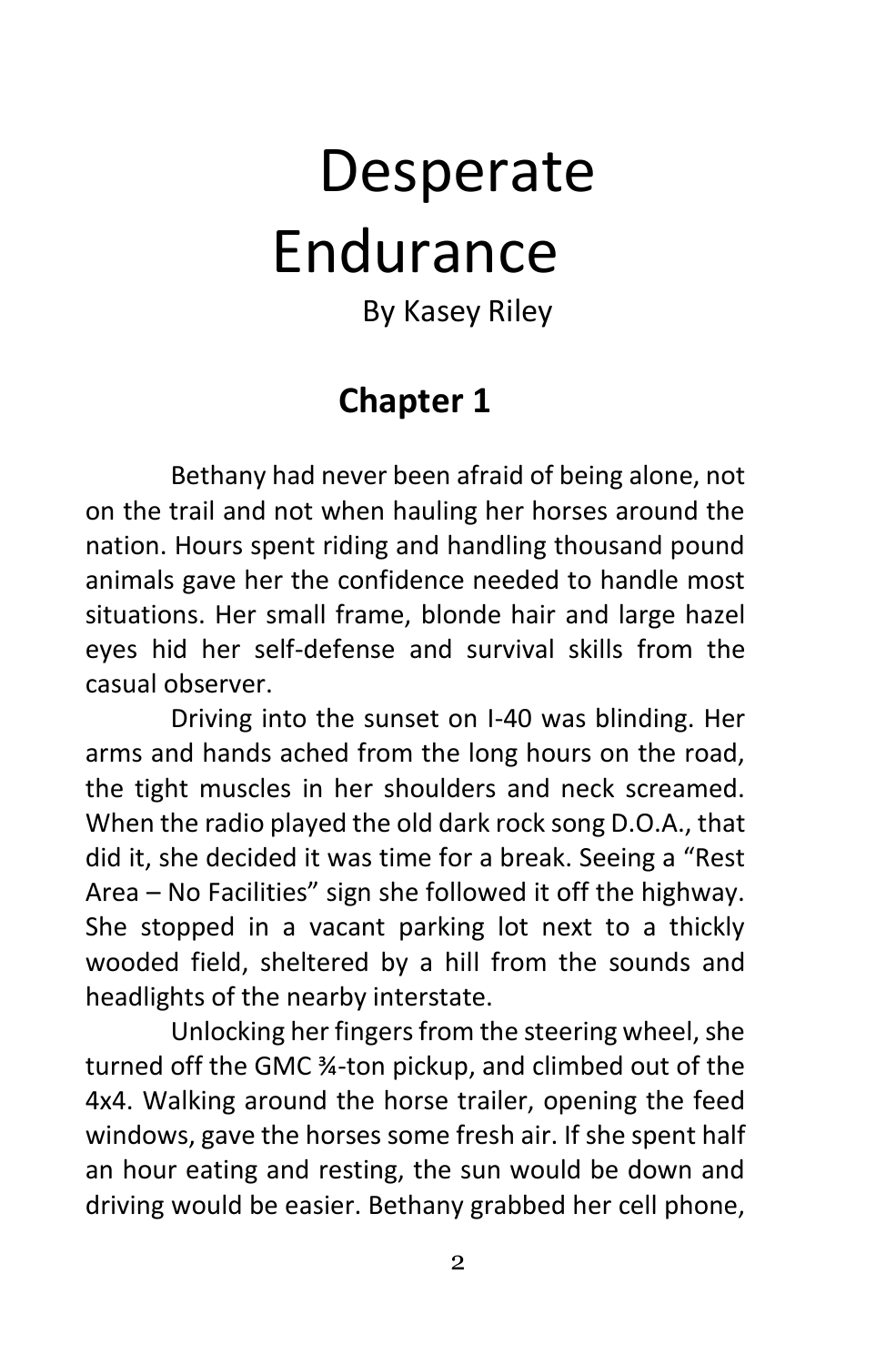frowning at the lack of reception bars. She needed to contact the campground where she held reservations.

Entering her kitchen, she grabbed a chicken leg and a bottle of water. The fridge and indoor plumbing of her living quarter's horse trailer made her smile. Munching chicken, she reminisced at how well she adjusted to all the life changes of the past fourteen months.

Bethany realized that she'd been daydreaming while her horses stood in the trailer getting cold. Grabbing their blankets, turning off the overhead light, she let her eyes adjust, and moved through the connecting door into the horse compartment. She blanketed Coup, slipped next to Harley and fastened his blanket when she heard another vehicle come into the rest area.

Following the sound of a car door, she heard arguing male voices. One of them said, "Did you get the plate number of that truck? I'll check out the trailer. Don't look like anyone's home, but we don't need any witnesses." At the same moment, an older voice asked, "Could you please untie my hands so I can take a leak?"

Bethany froze. The overheard conversation terrified her and her pistol was under the mattress on the bed. Moving back next to Coup, she leaned against the door into the living quarters. She heard a knock on the outside door, before the trailer rocked with the sudden weight of an intruder. She held her breath listening to him move around the space, searching for the owner. Her heart beat loudly in her ears. The door handle to the horse compartment moved and she felt him push it. Her foot slipped, startling Coup, who stomped, rocking the trailer.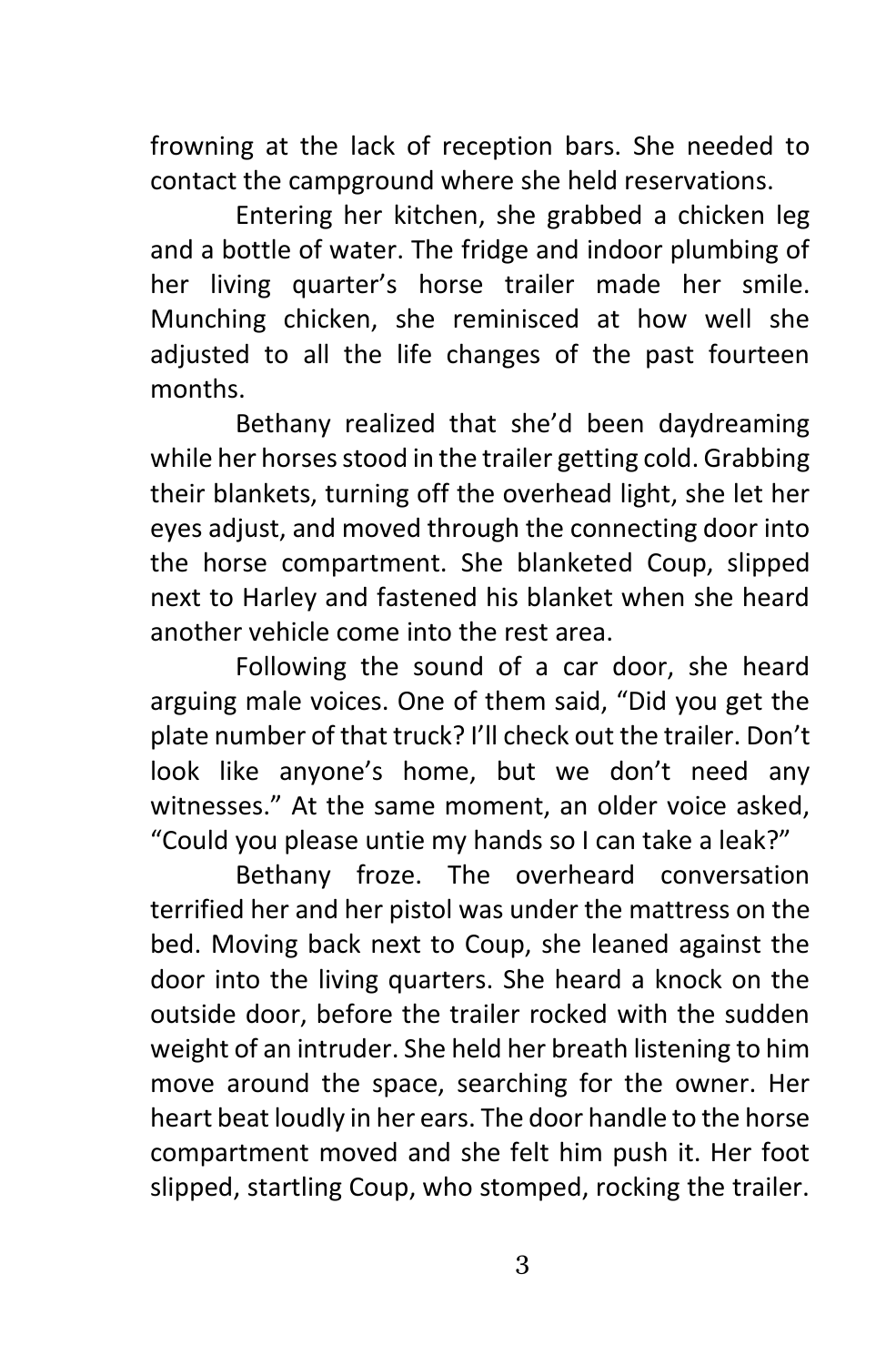The pressure against the door stopped, the man paused, possibly listening for human sounds within the horse compartment.

Outside his partner shouted, "Hey! Get back here or I'll shoot you! I mean it!"

There was a gunshot, followed by the sounds of someone scrambling through the brush. She felt the trailer rock at the slamming of the outer door. There was a second gunshot just outside, next to Coup's head, followed by quick footsteps in the gravel when the stranger took off chasing whoever was scrambling in the brush.

A third shot, loud cussing, and more sounds of running. The action froze when another set of headlights arrived. Bethany peeked out next to Coup's head. She could see a dark SUV with a man holding a gun outlined by the headlights of the arriving sedan. She got a good look at the gunman when he turned to look at the new arrival. Halfway out of his car, the driver spotted the gun in the killer's hand. He didn't even get his door closed before putting it into reverse and speeding backwards out to the interstate. There were sounds of the vehicle crunching against rock or concrete as he missed part of the ramp, then the sound of squealing tires when his tires found the tarmac.

"Get your ass in the car; we can't let that guy get away! We'll come back and take care of the old man after we eliminate that witness." The man with the gun motioned the other into the car. His partner dove into the open car door as it turned.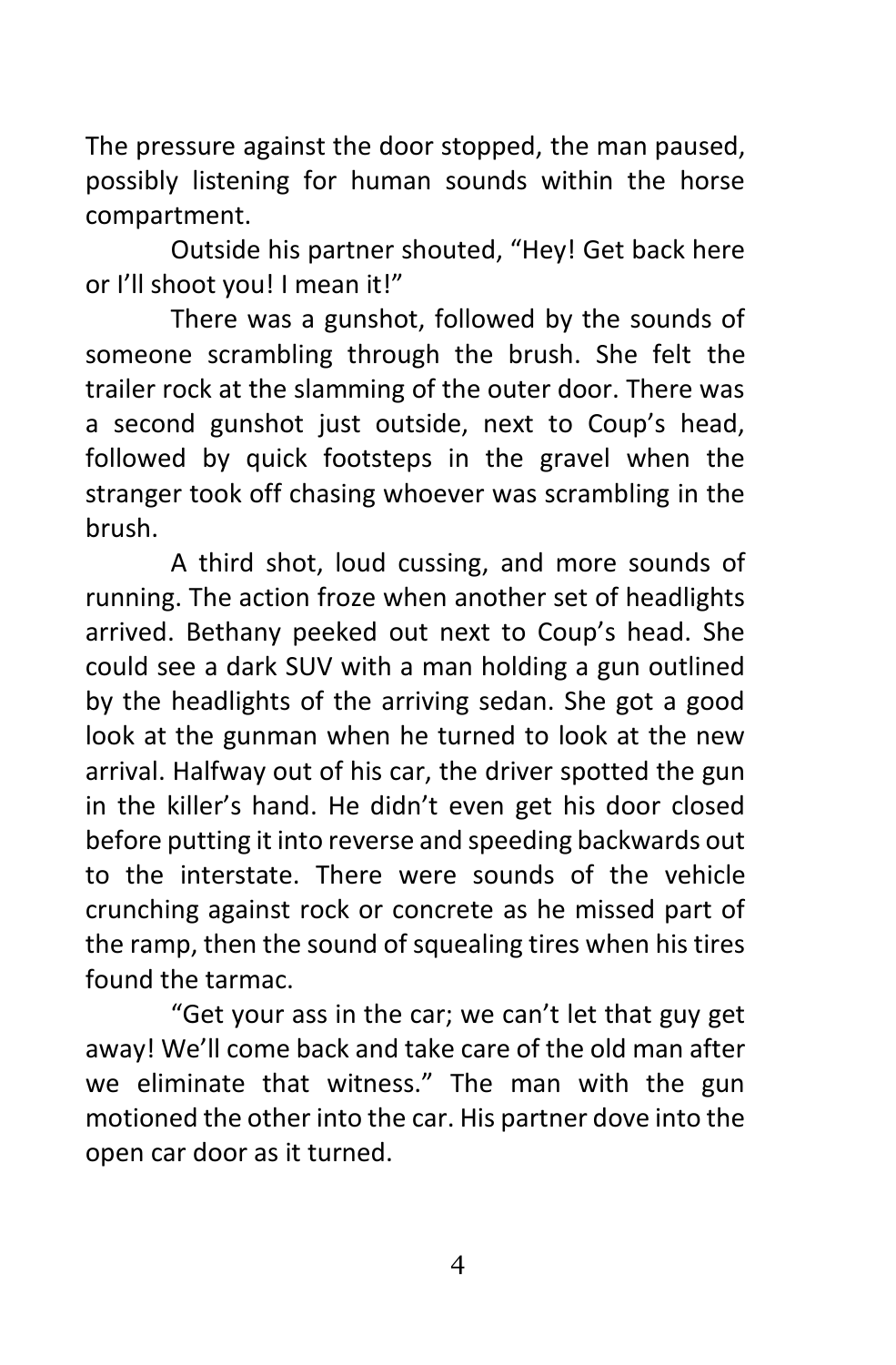Tires spinning, the kidnappers left the rest area. The flying gravel pattered against Bethany's truck before all was eerily silent. She had to check on the old man, she couldn't just leave him there alone, he might still be alive. Grabbing her flashlight, she slipped out of the trailer.

A trail of blood and bent brush led to the victim who was leaning against a large oak holding his gut. Blood poured around his fingers. With a sinking heart, she realized that he was too large for her to carry back to her truck.

He was conscious. She bent over him grabbing her gloves from her pocket to use as a pressure bandage, but there was so much blood, the gloves didn't even cover the entire wound. For once, she felt helpless. "I don't know what I can do for you. There's no cell service and you need help. I can't just leave you." Her tears of frustration evident in her voice.

"Get out of here; they'll be back and they won't let anyone live that's seen me with 'em." The old man tried to push her away. "Take this; it's got my PO Box on it." He pushed a letter into her hand. "There's a large envelope there. Don't let Cole get his hands on it and don't trust anyone. Cole owns everything." He coughed and blood spattered her jacket sleeve. "Give the envelope to my son unless you find he's part of this." He took a shallow, rattling breath. "Take this dog tag; it's got the combination. Now, get out of here! Go! Tell my boy I'm sorry." As he got the last word out, his eyes lost all sight.

Bethany reached over to check his jugular pulse and murmured a prayer for his lost life. Turning to run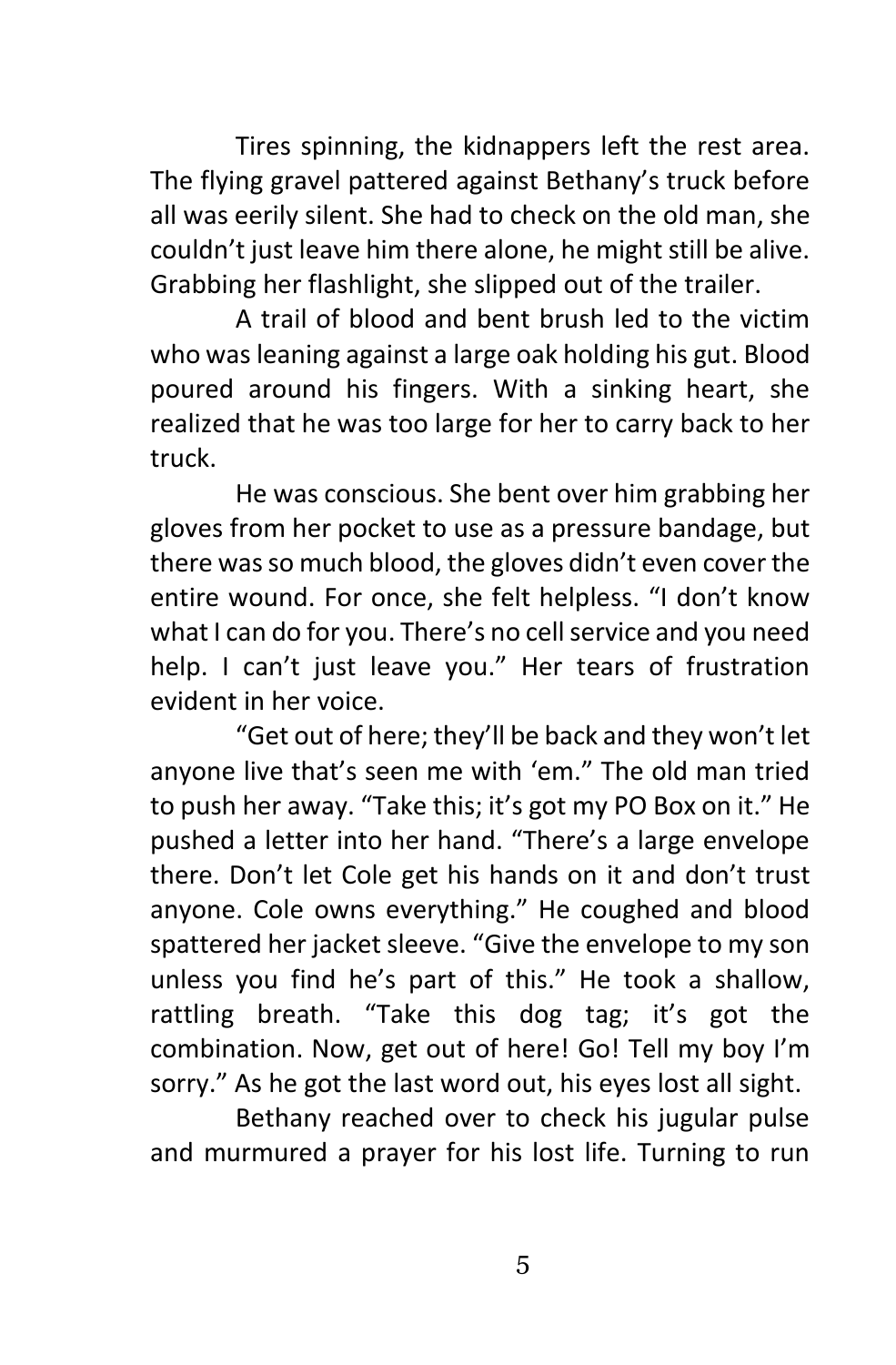back to her truck, she stuck the items into her coat pocket.

In shock, her brain a fog she knew she knew she had to move fast. Mentally she reviewed all the television shows she had ever seen for ways to sneak out of the rest area. In the dark, her running lights lit up her rig like a Christmas tree. She moved around the trailer and disconnected the electrical cord between them. Next, she turned the "auto" headlights and interior lights off. She could drive blind until she felt that she was safely away from the killers.

The half moon shone brightly in the clear air, so she wouldn't be completely blind. Her night vision, honed by years of competing in events that began or ended in the dark, was excellent. Without the running lights, she hoped her rig looked like a camper to vehicles approaching from either direction.

Had the sedan turned off the highway at the first exit? In his place, she would floor it and then stop at the first truck stop to seek shelter and call the cops. She couldn't do that, she had promised the old man to find his son and give him the contents of the PO Box.

She heard sirens far ahead as she turned north on Hwy 362, toward Ute State Park and Logan, New Mexico. She said a prayer for the safety of the other witness. While she was heading north sooner than she wanted, she'd told the Ride Manager of the Coyote, New Mexico ride that she would be there early. She would regroup there. Following Highway 462 to Highway 39, she continued north looking for a safe spot to camp. She'd already been on the road over ten hours, she hated to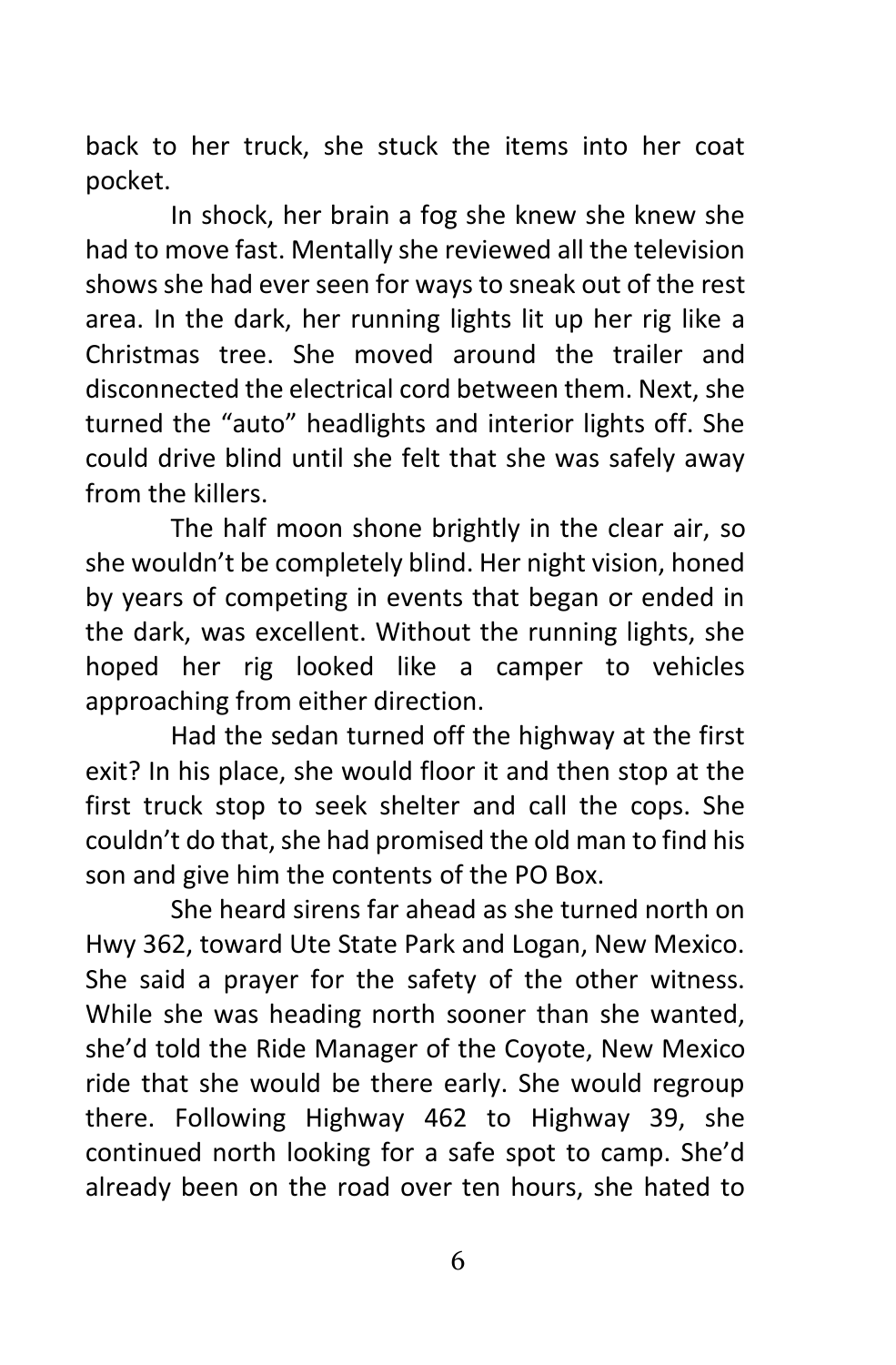keep going another two, but stopping terrified her. Once she put about sixty miles between her and I-40, she should be safe for the night, so long as she wasn't in view of the highway.

At the small town of Roy, New Mexico She parked in a vacant lot. Sitting at her table she dug out her laptop and hot spot. She Googled the town searching for any possible campground in the area. Nothing came up within a hundred miles. She sat there, near tears, when there was a light knock on trailer door. Her heart started racing, she grabbed her pistol with shaking hands. The knock got more persistent, followed by a man's voice. "Hey, you okay in there? Anything we can do to help? You having truck problems?"

She took a steadying breath and replied, "Who are you? I'm fine, but I'm having a hard time finding a campground for us." She tried to keep her voice from quivering, but failed. "Can you direct us to some place within a few miles that would allow me to camp?" she asked. "Anything would work, even just an open field away from the highway." She hated the pleading note in her voice. "I just don't think I could drive another half hour." To her embarrassment, she felt tears falling and sniffled quietly, rubbing her eyes on her sleeve.

"I'm Joshua Blackwell. My wife Mary's in the truck. We own the Blackwell Ranch about five miles south of here. It's not a campground, but you can park your rig and there's a pen for the horses," he offered. "Why don't you follow us out to the ranch?"

Bethany worried about following a stranger to his place but felt that the killers wouldn't have the brains to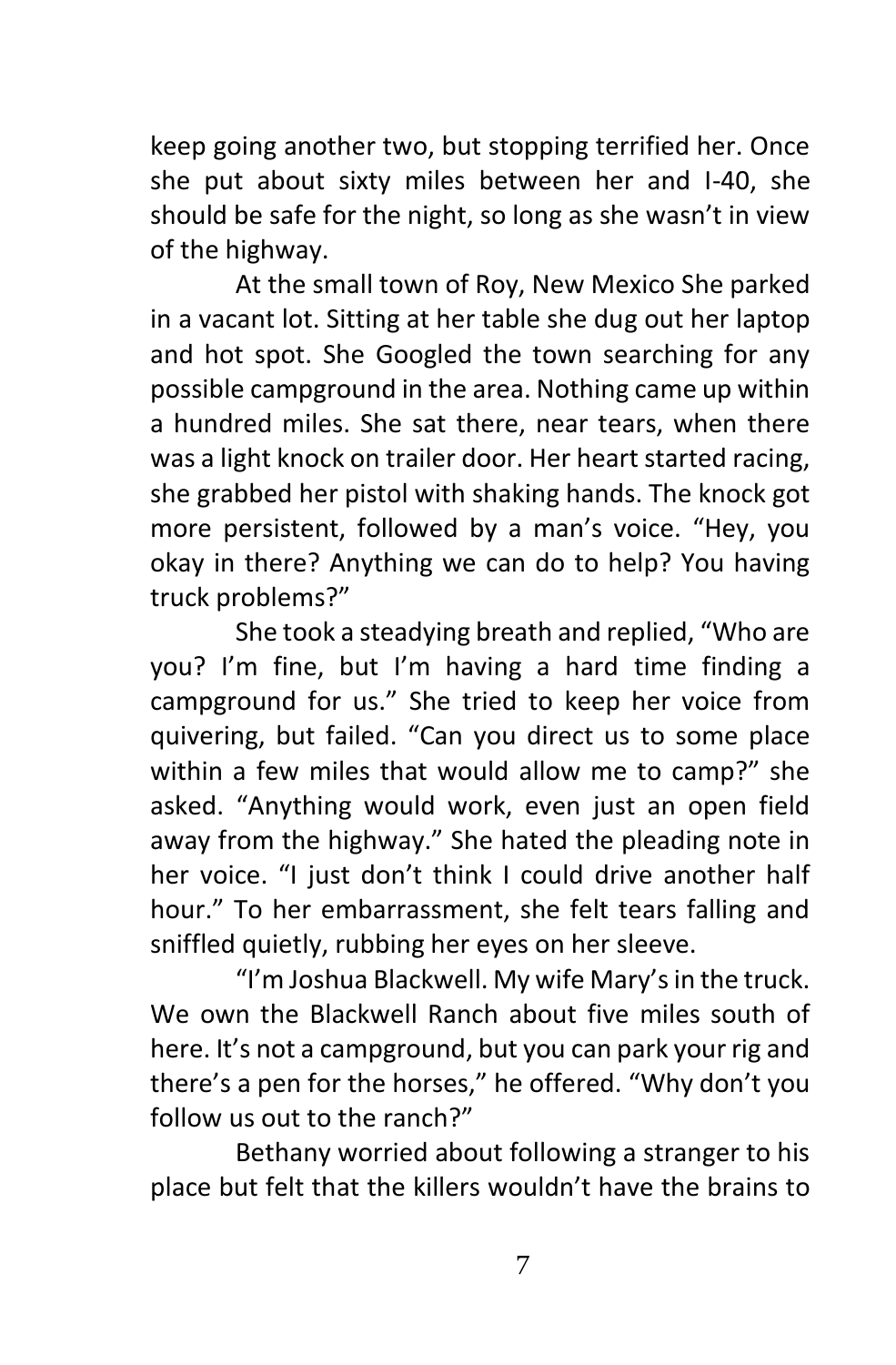come up with a ranch and pen offer. She put her gun away and opened the door to meet an older cowboy dressed in worn boots, snagged denim jeans, and a faded blue denim fleece lined jacket so popular in the region. He wore his Stetson hat tilted back off his weathered brow and automatically put his calloused hand out to help her step down from the trailer. That sealed it for Bethany; kidnappers and murderers wouldn't be so polite. She looked over at his truck and saw the defined outline of a woman. Not too many murderers traveled with their wives, either.

"My name is Bethany Wilcox, Mr. Blackwell. Thank you so much. You've no idea how much I would appreciate following you and your wife back to your ranch for the night." She gave him what she hoped was her best smile and shook his outstretched hand.

"It's just Joshua, ma'am, and you're welcome. Just follow us down the highway, I'll show you where to turn. About a mile up from the highway is the house and barns." He used a vague "over there" gesture. "You can park any place you want between the house and the pen, and there's a water spigot for your horses." He offered.

He walked back to his pickup, climbed in, and waited for her to climb into her truck. He drove past the front of her rig, turning south on Highway 39. He drove slowly until he was certain that she followed. After he turned off the highway, he waited until she made the turn before proceeding up the gravel drive. She parked next to a round training pen.

"Here, let me get the horses untied for you," Joshua said, reaching up and unsnapping them.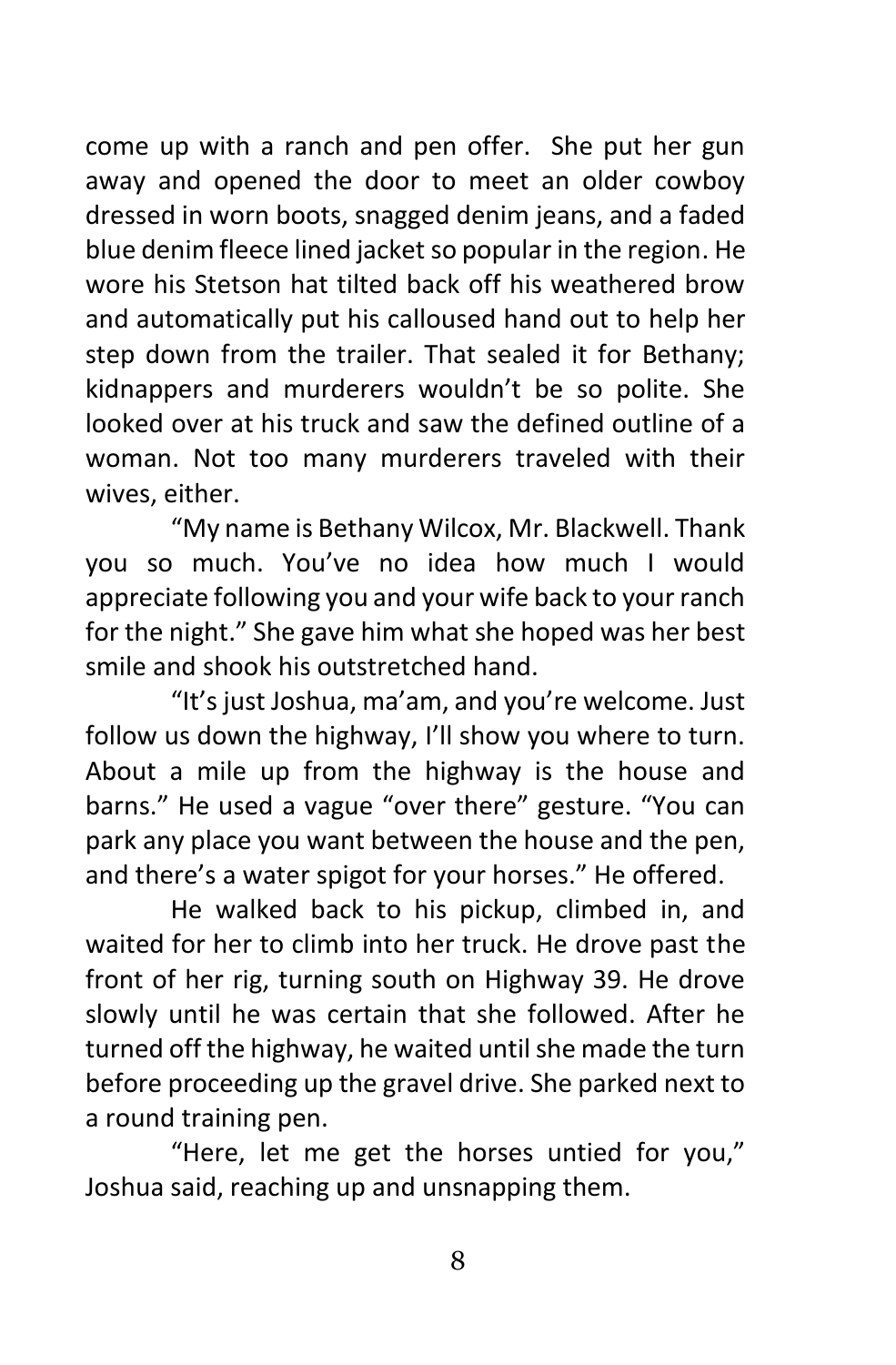Bethany moved to the back of the trailer, opened the door to let out Harley, a pinto Mustang/Arab cross. Without his blanket, his bay coat would show large white spots. Clearing the trailer, he waited for Bethany to clip a lead rope onto his halter while he surveyed his surroundings.

"I'll take this one while you get the other." Joshua reached for the lead. He moved Harley to the side.

Her other horse, Coup, turned around in the trailer to look out while Bethany clipped the lead rope to his halter. Carefully surveying the area, he regally stepped out, owning any ground where he set his hooves. As the alpha horse, Coup kept watch for monsters and led the way to safety when needed.

Joshua led Harley into the pen while Bethany followed with Coup. "Do you want to leave on the blankets?" Joshua asked. "There's supposed to be a frost in the morning."

"Let's leave them covered, but we'll take off the halters," Bethany replied, removing Coup's halter. He trotted around the pen, snorting and checking for imagined demons. Finding no demons, Coup pawed the ground and dropped to roll in the hard-packed sand.

Joshua removed Harley's halter, and Harley followed Coup's lead while Joshua and Bethany walked out of the pen.

They worked smoothly together, setting up the horses for the night. While tubs filled with water, each of them threw hay over the fence. Bethany added grain in flat feeders for each horse.